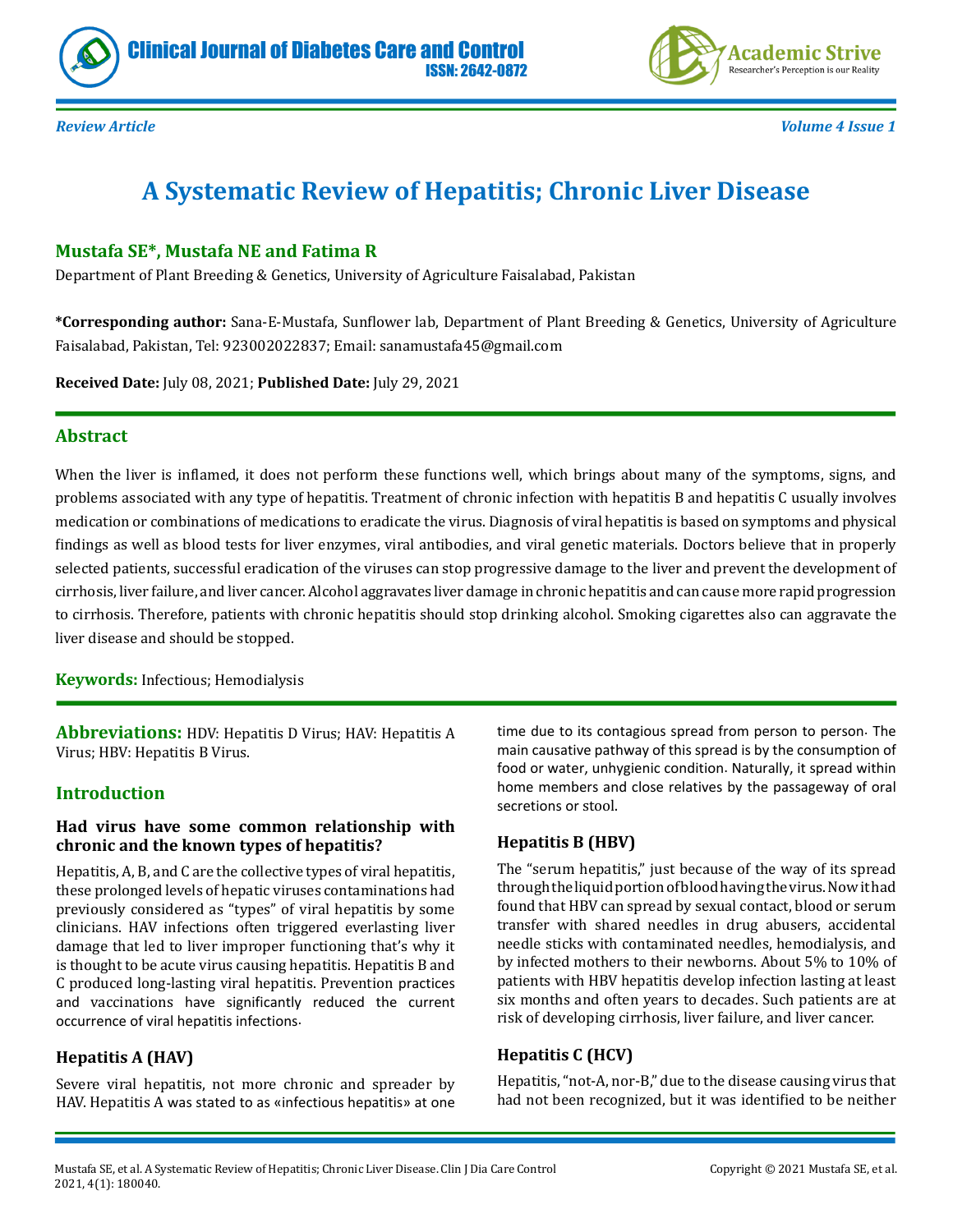HAV nor HBV. It is typically is spread by contaminated needles, blood transfusion etc. approximately 75%- 90% of transfusion-based hepatitis is due to HCV. Sexual transmission of the virus has been reported but is counted rare [1-3]. Almost 75% to 85% of patients with severe HCV infection by chronic infection and such patients continue to infect others. The ultimate risk for HCV patients is to develop cirrhosis, liver failure, and liver cancer.

## **Types D, E and G Hepatitis**

There are other viral hepatitis types D, E, and G. among these, the most important of these is the hepatitis D virus (HDV), that is also known as the delta virus. For survival of this virus, it requires concomitant infection with HBV to live because it requires a protein for its survival to enable it to infect liver cells. It is spread by contaminated needles between drug abusers, blood transfer and through sexual contact as HBV. Patients already suffered with chronic HBV contamination can attain HDV contamination at the same time as they acquire the HBV infection. Furthermore, the combination of both viruses is very problematic to treat. HEV is alike to HAV in terms of infection and mostly happens in Asia where it is transferred by polluted water.

# **Hepatic Complications of Cirrhosis?**

Many liver disease complications had been identified by irregular structure and function of the liver termed as Cirrhosis. The cirrhosis leads to injury and death of liver cells, after which the swelling and repair that is connected with the dying liver cells cause scar tissue to form. Those liver cells that do not die proliferate in an attempt to interchange the cells that have died. This leads to the groups of regenerative nodules within the scar tissue [4-6]. The main reason of cirrhosis including chemicals, viruses, toxic metals and autoimmune liver disease in which the body's immune system attacks the liver.

#### **Hepatocellular Carcinoma**

Hepatocellular carcinoma usually occurred due to any increase in Cirrhosis which refers the origination of tumor in the liver also called primary liver cancer. A secondary liver cancer, which originates to another place in the body and metastasizes to the liver. Most common sign and symptoms of primary liver cancer are abdominal pain and inflammation, weight loss, and fever.

# **Hepatic Encephalopathy**

The protein in food that avoids digestion and absorption is consumed by bacteria present in the intestine. With the help of this protein, the bacteria form substances and release them into the intestine for body absorption. Several substances, like ammonia, that have poisonous effects on

the brain. Normally, they flow from intestine to portal vein to the liver for final removal from blood and detoxification. Due to cirrhosis, normal liver function got disturbed as they have lost their normal link with the blood which passes to the portal vein bypasses the liver by other veins. Because of these irregularities, poisonous constituents cannot be removed by the liver cells, and accumulate in the blood. By the accumulation of these toxic constituents in the blood, the normal brain function is impaired, leads to hepatic encephalopathy [7-9]. Reversal of the normal sleep form is an initial signs of hepatic encephalopathy. Other signs include irritability, memory loss, confusion, or depressed levels of consciousness. Eventually, it causes coma and death.

#### **Hepatorenal Disorder**

The syndrome, in which kidney's functions disturbed, also a functional problem in the kidneys, indicating definitely not apparent damage to the kidneys. Change in the passage of blood flows through the kidneys may lead to reduction in kidney's function themselves. If function of liver mends or a vigorous liver transplantation may leads to the normal kidney function which indicated that the improper functioning of kidney is the result of either the accumulation of poisonous constituents in the blood [10]. There are two types of hepatorenal syndrome. One type occurs gradually over months. The other occurs rapidly over a week or two.

# **Who is at Risk for Viral Hepatitis?**

Travelers with high contamination rates and the residents of those countries are at higher risk for developing hepatitis A. Sewage and water treatment workers, HIV patients and hemophilic peoples who receive blood clotting factors are at a great risk. Viral hepatitis is mostly supposed to be as much as 10 times more common between lower socioeconomic and poorly educated person's blood transfusion.

# **Acute Fulminant Hepatitis**

Persons with acute contaminations by HAV and HBV grow severe swelling, and the liver fails called acute fulminant hepatitis. As a result, patients got illness with the signs and symptoms of acute hepatitis that had already been described with the additional problems of coma due to the liver's failure to detoxify chemicals, as well as bruising or bleeding due to a lack of blood clotting factors.

# **What is Chronic Viral Hepatitis?**

Hepatitis that lasts longer than 6 months is termed as chronic hepatitis by medical terminology. In which, the multiplication of viruses persists in the liver for years or decades. The immune system of patients is unable to eliminate the viruses that lead to the chronic swelling of the liver for unknown reasons. Chronic hepatitis can lead to the growth over time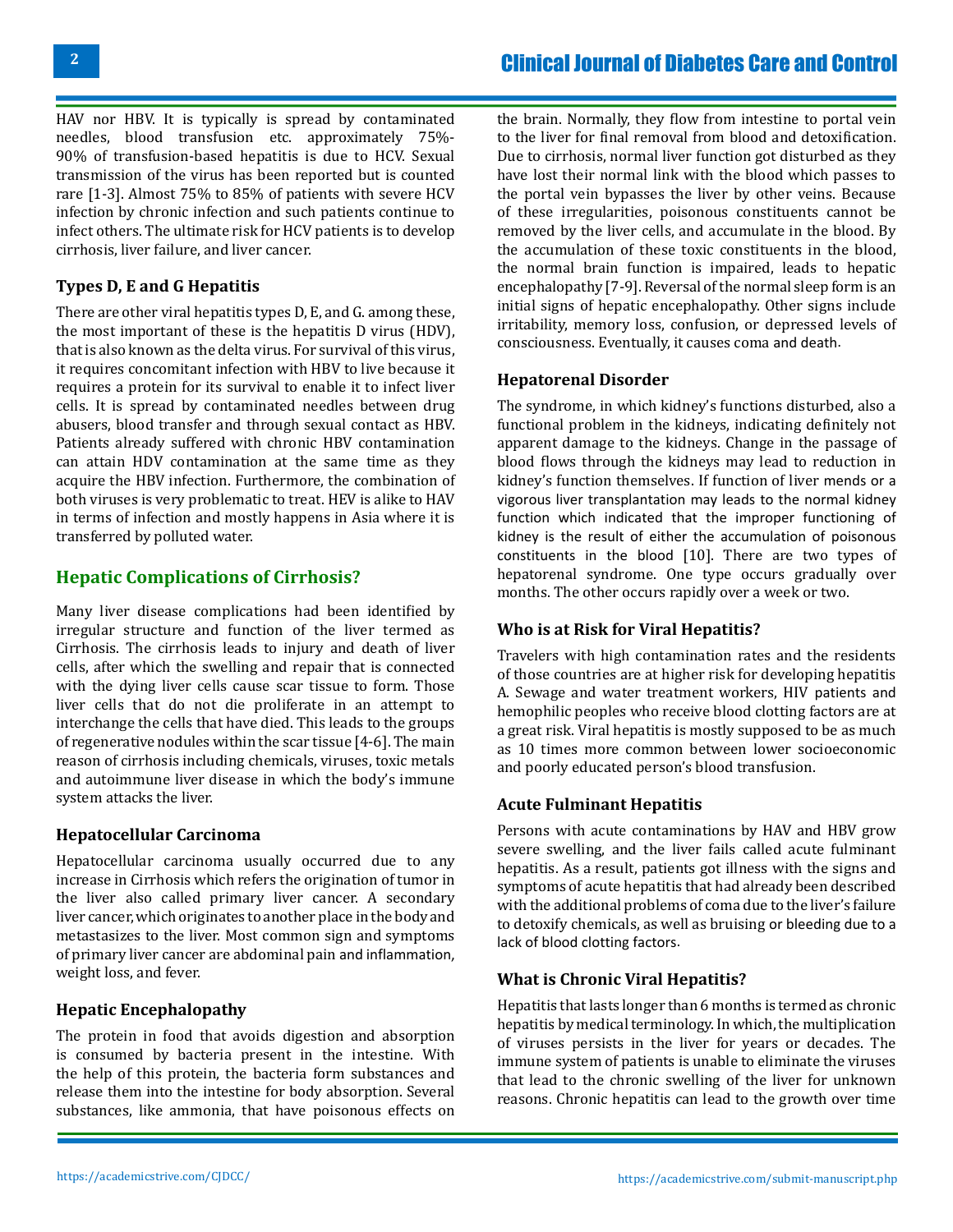of wide liver scarring, liver failure, and liver cancer. The most common cause for liver transplantation is liver improper functioning from chronic hepatitis C infection [11]. Infected individuals with chronic virus can transfer the contamination to others by blood or body fluids as well as irregularly by spread from mother to newborn.

## **Diagnosis of Hepatitis**

If doubted, hepatitis of all forms can be identified simply by blood testing.

Treatment of hepatitis is centered on signs and symptoms as well as blood tests for liver enzymes, viral antibodies, and viral genetic constituents.

## **Main Signs and Symptoms**

Identification and treatment of acute hepatitis is mostly easy as compared to the chronic hepatitis. The leading signs and symptoms of this disease are fatigue, nausea, abdominal pain, urine darkening, and ultimately lead to jaundice, the identification of acute hepatitis is probable and can be confirmed by blood testing. Instead, patients having chronic type hepatitis caused by HBV and HCV mostly have no indications or only slight nonspecific signs as chronic fatigue. Usually, these patients not suffer from jaundice till the liver damage is far progressive. So, these patients can persist undiagnosed for years to decades.

#### **Is there any mitigation to prevent viral hepatitis?**

Adoption of procedures to reduce the interaction to the viruses, by immunoglobulin in the incident of contact, and vaccines are chief preventive procedures for hepatitis. Management of immunoglobulin is known as passive protection as antibodies from patients who have had hepatitis are given to the patient. Vaccination is called active protection as it killed viruses or non-infectious constituents of viruses are given to stimulate the body to produce its own antibodies.

#### **Prevention by escaping to contact of viruses**

Avoidance of viral hepatitis, as any other disease, is desirable to dependence upon treatment. Adoption of protection to stop contact to another individual's blood and other bodily secretions and waste will help prevent the spread of all of these viruses.

#### **Hepatitis Vaccinations**

**Hepatitis A:** More than two hepatitis A vaccines are presented in the US, hepatitis A vaccine (Havrix, Vaqta). Both contain killed hepatitis A virus. For adults, two dosages of the vaccine are suggested. Protective antibodies develop in

70% of vaccine recipients within 2 weeks after first dose, and almost 100% of recipients by 4 weeks. After two doses of the hepatitis A vaccine, immunity against hepatitis A infection is believed to last for many years.

## **Conclusion**

Virus-related hepatitis, comprising hepatitis A, B, and C, belongs to a group of distinctive diseases that upset the liver. The symptoms and treatment of each is different. Some causes of hepatitis include recreational drugs and prescription medications. Laboratory tests can determine hepatitis types. Hepatitis can be an acute (short-term) infection or a chronic (long-term) infection. Some types of hepatitis cause only acute infections. Other types can cause both acute and chronic infections. Treatment for this disease depends on the type and severity whether it is acute or chronic. Acute hepatitis mostly goes away on its own. With excess use of liquids and proper rest may let you feel better. But in certain circumstances, it may be more severe and chances to get treatment in a hospital increases. There are different medications to cure the different chronic hepatitis types. Surgery and other medical measures may also be used for treatments. People who have alcoholic hepatitis need to stop drinking. If chronic type of hepatitis got severity of liver failure or liver cancer, you might need a liver transplant.

#### **References**

- 1. [Centers for Disease Control and Prevention \(2007\)](https://npin.cdc.gov/publication/disease-burden-viral-hepatitis-b-and-c-united-states) [Disease burden from viral hepatitis A, B, and C in the](https://npin.cdc.gov/publication/disease-burden-viral-hepatitis-b-and-c-united-states) [United States,](https://npin.cdc.gov/publication/disease-burden-viral-hepatitis-b-and-c-united-states) pp: 1-5.
- 2. [Centers for Disease Control and Prevention \(2018\)](https://pubmed.ncbi.nlm.nih.gov/30383739/) [Hepatitis A virus outbreaks associated with drug use](https://pubmed.ncbi.nlm.nih.gov/30383739/) [and homelessness-California, Kentucky, Michigan, and](https://pubmed.ncbi.nlm.nih.gov/30383739/)  [Utah, 2017. MMWR Morb Mortal Wkly Rep 67\(43\):](https://pubmed.ncbi.nlm.nih.gov/30383739/) [1208-1210.](https://pubmed.ncbi.nlm.nih.gov/30383739/)
- 3. [Denniston MM, Klevens RM, McQuillan GM, Jiles RB](https://pubmed.ncbi.nlm.nih.gov/22213025/)  [\(2012\) Awareness of infection, knowledge of hepatitis](https://pubmed.ncbi.nlm.nih.gov/22213025/) [C, and medical follow-up among individuals testing](https://pubmed.ncbi.nlm.nih.gov/22213025/)  [positive for hepatitis C: National Health and Nutrition](https://pubmed.ncbi.nlm.nih.gov/22213025/) [Examination Survey 2001–2008.](https://pubmed.ncbi.nlm.nih.gov/22213025/) Hepatology 55(6): [1652-1661.](https://pubmed.ncbi.nlm.nih.gov/22213025/)
- 4. [Goodman ZD \(2007\) Grading and staging systems for](https://pubmed.ncbi.nlm.nih.gov/17692984/) [inflammation and fibrosis in chronic liver diseases.](https://pubmed.ncbi.nlm.nih.gov/17692984/) J [Hepatol 47\(4\): 598-607.](https://pubmed.ncbi.nlm.nih.gov/17692984/)
- 5. [Loader M, Moravek R, Witowski SE, Driscoll LM \(2019\)](https://pubmed.ncbi.nlm.nih.gov/31592934/) [A clinical review of viral hepatitis, JAAPA 32\(11\): 15-20.](https://pubmed.ncbi.nlm.nih.gov/31592934/)
- 6. [Marrero JA, Kulik LM, Sirlin CB, Zhu AX, Finn RS, et](https://pubmed.ncbi.nlm.nih.gov/29624699/)  [al. \(2018\) Diagnosis, staging, and management of](https://pubmed.ncbi.nlm.nih.gov/29624699/)